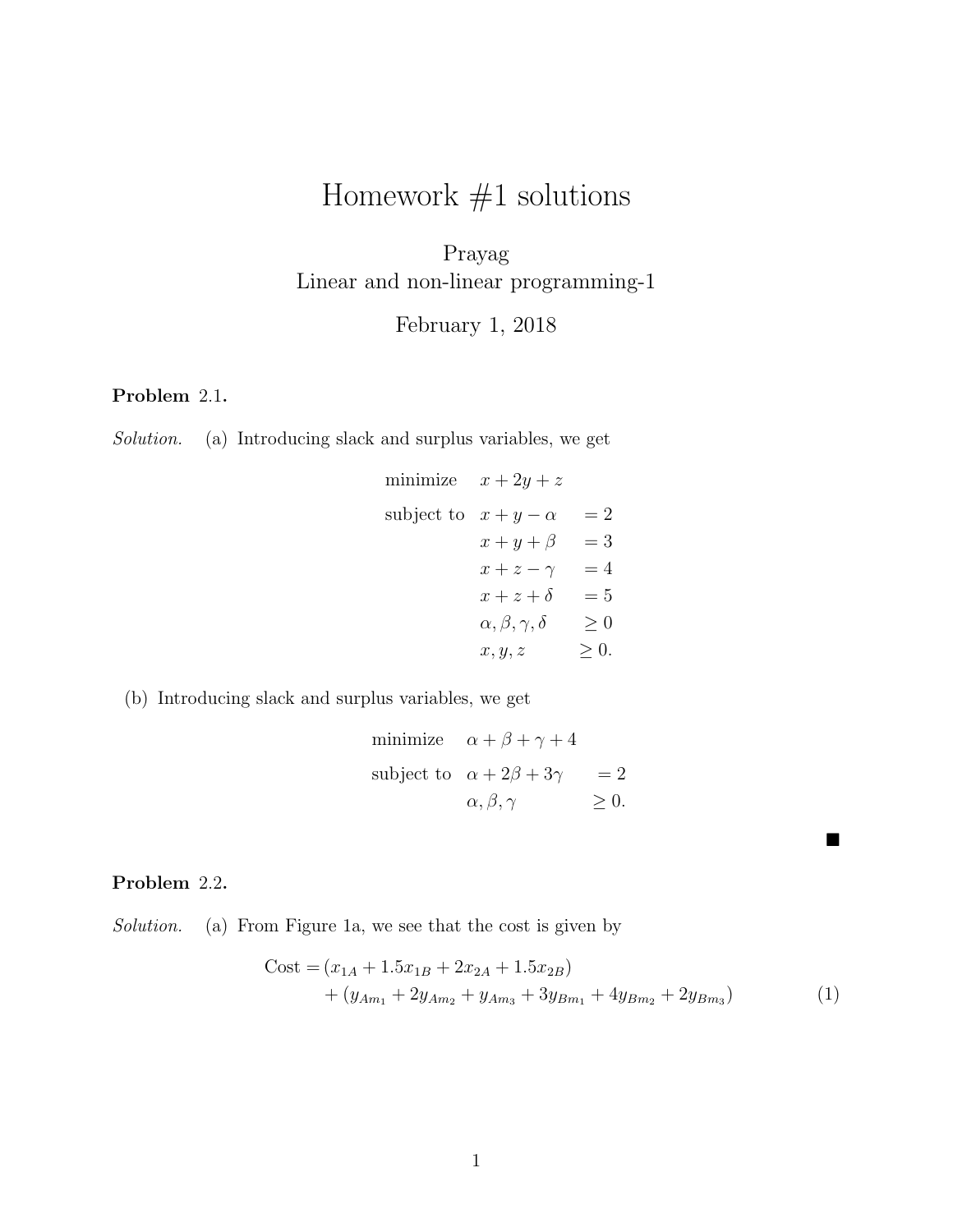

Figure 1

| minimize | Cost (Equation 1) |  |
|----------|-------------------|--|
|          |                   |  |

| subject to $x_{1A} + x_{1B}$ |                                  | $=10$ |
|------------------------------|----------------------------------|-------|
|                              | $x_{2A} + x_{2B}$                | $=15$ |
|                              | $y_{Am_1} + y_{Bm_1}$            | $= 8$ |
|                              | $y_{Am_2} + y_{Bm_2}$            | $=14$ |
|                              | $y_{Am_3} + y_{Bm_3}$            | $=$ 3 |
|                              | $x_{1A}, x_{1B}, x_{2A}, x_{2B}$ | > 0   |
|                              | $y_{Am_1}, y_{Am_2}, y_{Am_3}$   | > 0   |
|                              | $y_{Bm_1}, y_{Bm_2}, y_{Bm_3}$   | >0.   |

## (b) From Figure 1b, we see that the cost is given by

Cost = 
$$
\left(5x_{11}^{(1)} + 3.5x_{11}^{(2)} + 3x_{12}^{(1)} + 5.5x_{12}^{(2)} + 2x_{13}^{(1)} + 3.5x_{13}^{(2)}\right) + \left(6x_{21}^{(1)} + 4.5x_{21}^{(2)} + 3x_{22}^{(1)} + 3.5x_{22}^{(2)} + 2x_{23}^{(1)} + 3.5x_{23}^{(2)}\right)
$$
(2)

minimize Cost (Equation 2)

subject to 
$$
\sum_{i=1}^{2} x_{1k}^{(i)} + x_{2k}^{(i)} = \alpha_k \ \forall k = 1, 2, 3
$$

$$
\sum_{k=1}^{3} x_{1k}^{(1)} + x_{1k}^{(2)} = 10
$$

$$
\sum_{k=1}^{3} x_{2k}^{(1)} + x_{2k}^{(2)} = 15
$$

$$
x_{1k}^{(1)}, x_{2k}^{(1)} \ge 0 \ \forall \ k = 1, 2, 3.
$$

where

$$
\alpha_k = \begin{cases} 8 & k = 1 \\ 14 & k = 2 \\ 3 & k = 3 \end{cases}
$$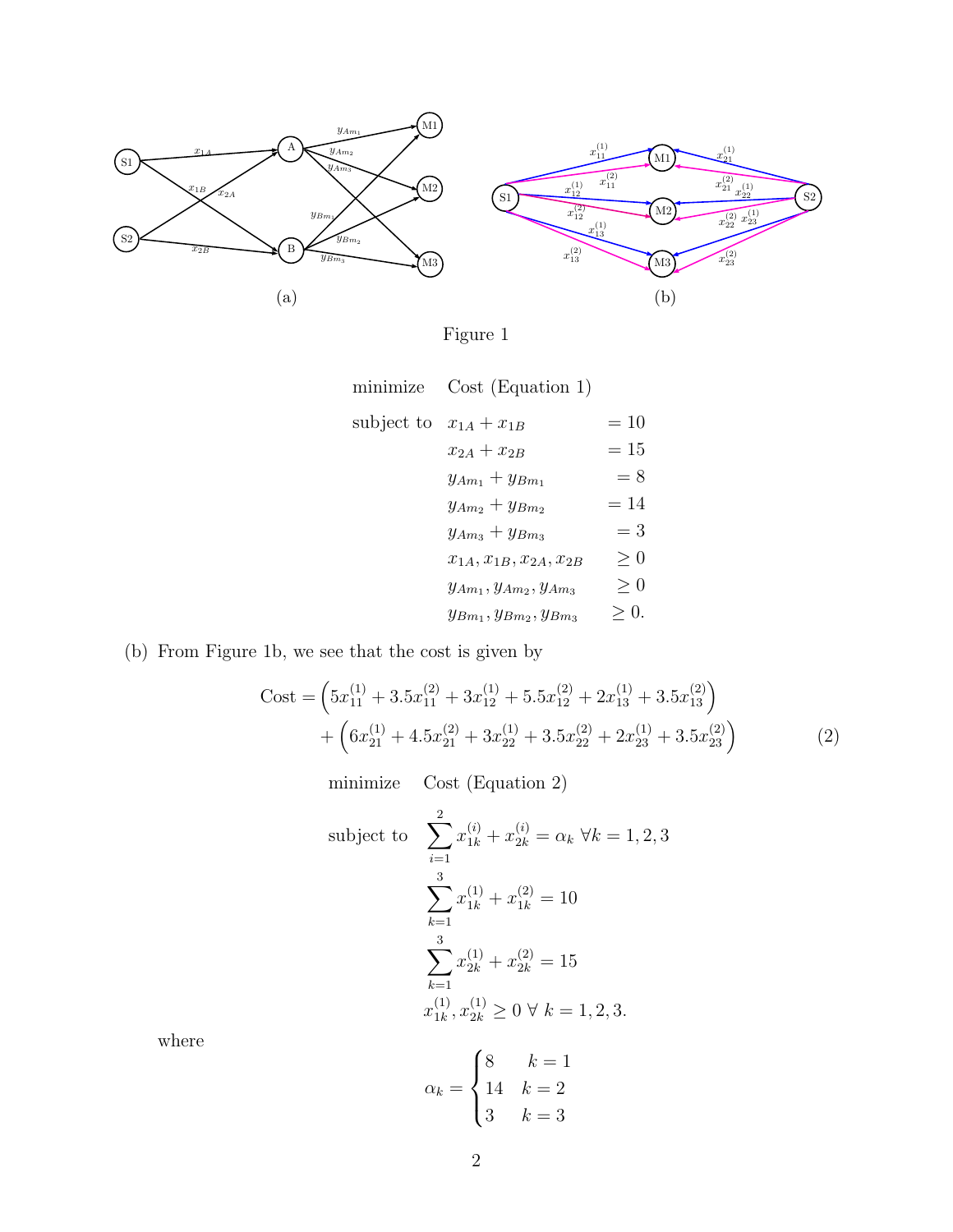#### П

 $\blacksquare$ 

## Problem 2.8.

Solution. Let us assume the following:  $|x| \le t_1$ ,  $|y| \le t_2$ ,  $|z| \le t_3$  for some  $t_1, t_2$ , and  $t_3 \ge 0$ . This results in the following inequalities.

$$
x \le t_1 \tag{3}
$$

$$
x \ge -t_1 \tag{4}
$$

$$
y \le t_2 \tag{5}
$$

$$
y \ge -t_2 \tag{6}
$$

$$
z \le t_3 \tag{7}
$$

$$
z \ge -t_3 \tag{8}
$$

Introducing slack and surplus variables we get

$$
2x + z = 3 \tag{9}
$$

$$
x + y + \alpha_1 = 1 \tag{10}
$$

$$
x + \alpha_2 = t_1 \tag{11}
$$

$$
x - \alpha_3 = -t_1 \tag{12}
$$

$$
y + \alpha_4 = t_2 \tag{13}
$$

$$
y - \alpha_5 = -t_2 \tag{14}
$$

$$
z + \alpha_6 = t_3 \tag{15}
$$

$$
z - \alpha_7 = -t_3 \tag{16}
$$

From equations  $(9)-(16)$ , we get

$$
2t_1 - \alpha_2 - \alpha_3 = 0 \tag{17}
$$

$$
2t_2 - \alpha_4 - \alpha_5 = 0 \tag{18}
$$

$$
2t_3 - \alpha_6 - \alpha_7 = 0 \tag{19}
$$

$$
t_1 + t_2 - \alpha_1 - \alpha_3 - \alpha_5 = -1 \tag{20}
$$

$$
2t_1 + t_3 - \alpha_1 - 2\alpha_3 = -3 \tag{21}
$$

The standard form the problem is given by

minimize 
$$
t_1 + t_2 + t_3
$$
  
\nsubject to  $t_1 + t_2 - \alpha_1 - \alpha_3 - \alpha_5 = -1$   
\n $2t_1 + t_3 - \alpha_1 - 2\alpha_3 = -3$   
\n $2t_1 - \alpha_2 - \alpha_3 = 0$   
\n $2t_2 - \alpha_4 - \alpha_5 = 0$   
\n $2t_3 - \alpha_6 - \alpha_7 = 0$   
\n $t_i, \alpha_j \ge 0 \ \forall \ i = 1, 2, 3 \text{ and } j = 1, ..., 7.$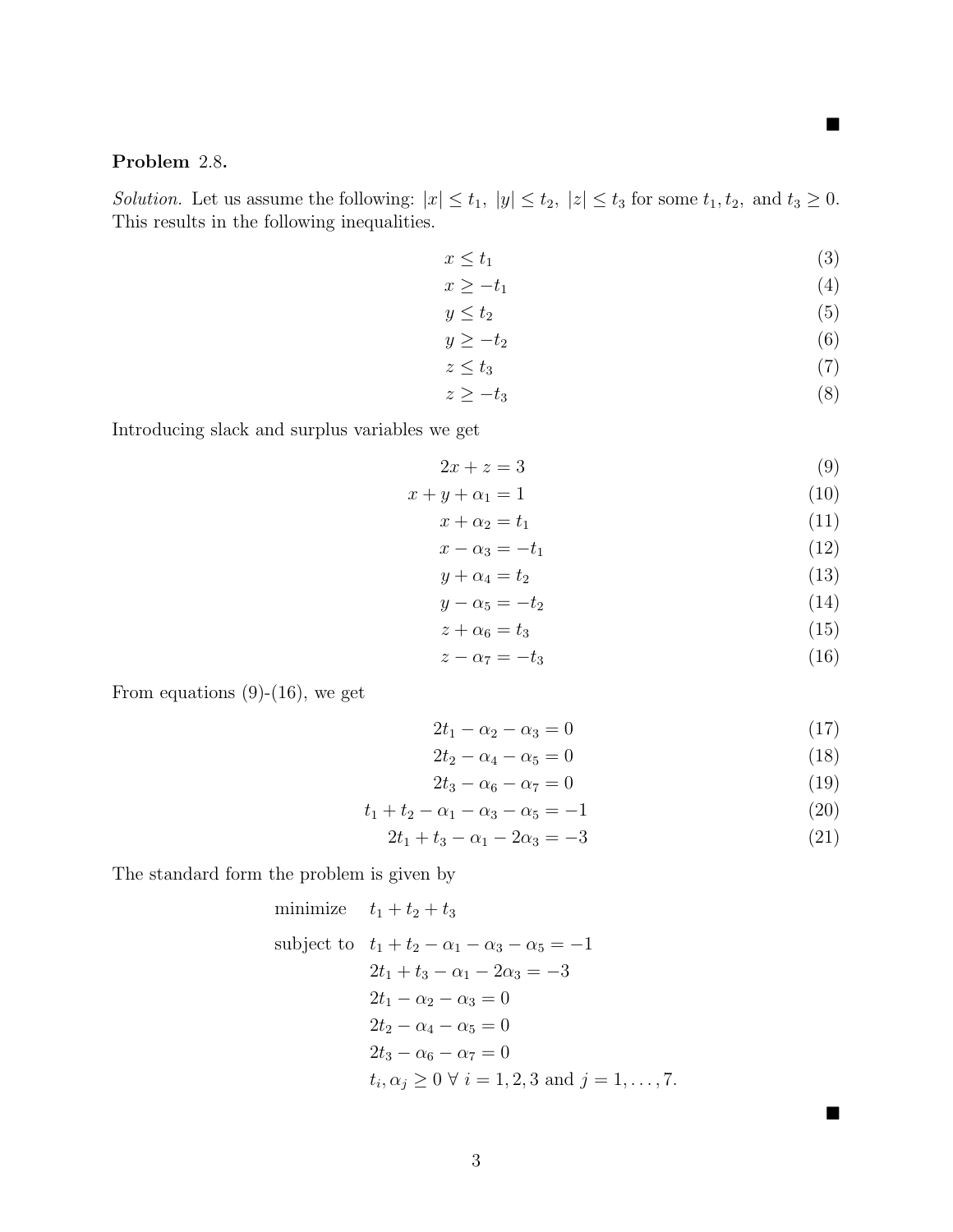

Figure 2

### Problem 2.12.

Solution. Let  $S^{(1)} = \{a_1, \ldots, a_p\}$  and  $L(S^{(1)}) = \text{span}\{a_1, \ldots, a_p\}$  denote the span of vectors as shown in Figure 2. Consider a vector  $a_{p+1} \notin L(S^{(1)})$ . Now, equating linear combination of  $\{a_1, \ldots, a_{p+1}\}\)$  to zero we get

$$
\alpha_1 a_1 + \dots + \alpha_p a_p + \alpha_{p+1} a_{p+1} = 0. \tag{22}
$$

■

From equation (22) we see that  $a_{p+1} = 0$  (because the set  $S^{(1)}$  is a linearly independent set). Now, the set  $S^{(2)} = \{a_1, \ldots, a_p, a_{p+1}\}\$ forms a linearly independent set. Similarly consider another vector  $a_{p+2} \notin L(S^{(2)})$  and we see that set  $S^{(3)} = \{a_1, \ldots, a_{p+1}, a_{p+2}\}\$  forms a linearly independent set. This can be repeated till we find  $m - p$  vectors.

Problem 2.3.



Figure 3

Solution. From the table we see that, 1 barrel of light crude produces 0.3 barrels of gasoline, 0.2 barrels of heating oil, and 0.3 barrels of jet fuel. Similarly, 1 barrel of heavy crude